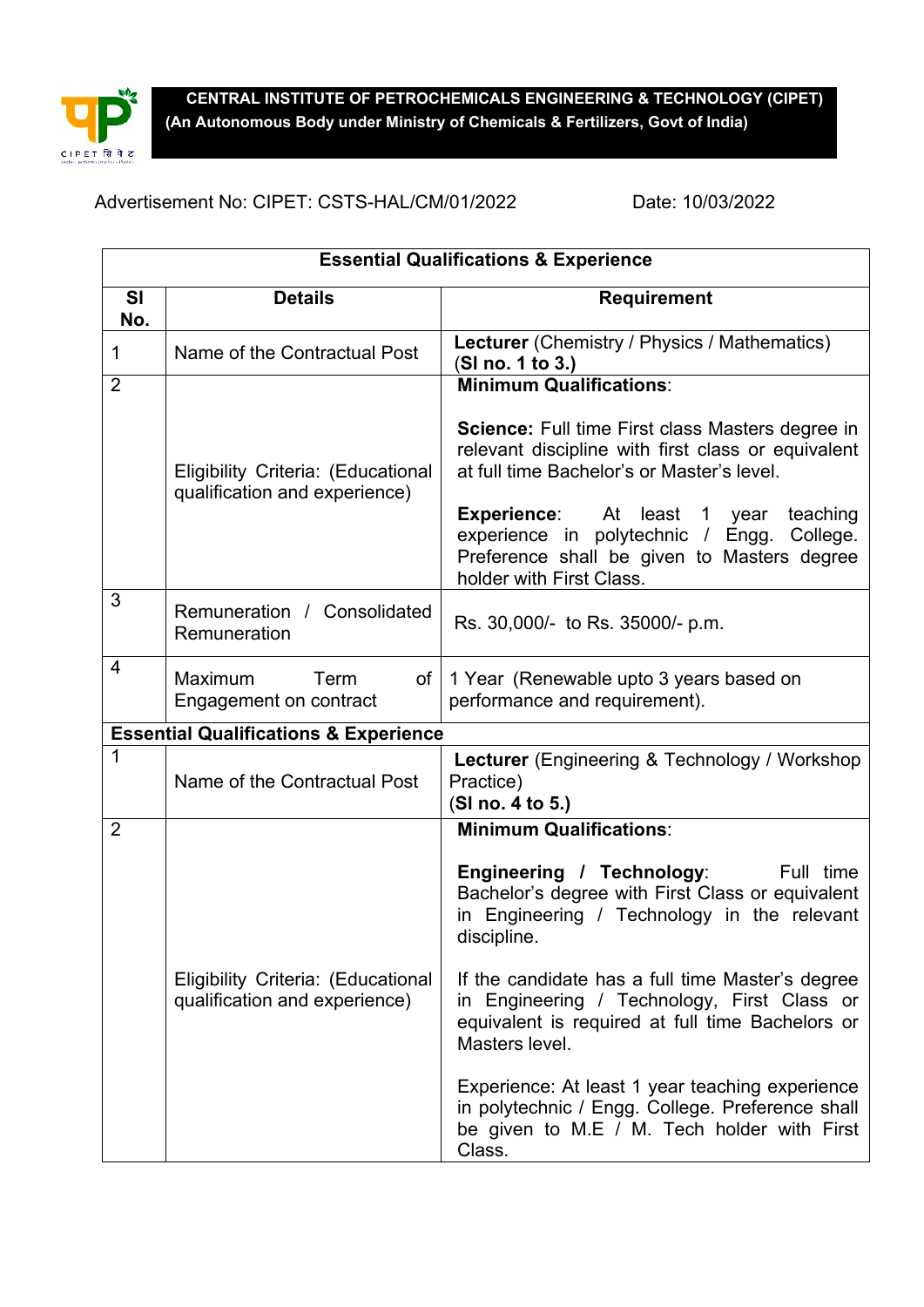| 3                                                | Remuneration / Consolidated<br>Remuneration                                      | Rs. 30,000/- to Rs. 35000/- p.m.                                                                                                                                                                                                                                                                                                                                                                                                                                                                                                                                                                                                                                     |  |  |
|--------------------------------------------------|----------------------------------------------------------------------------------|----------------------------------------------------------------------------------------------------------------------------------------------------------------------------------------------------------------------------------------------------------------------------------------------------------------------------------------------------------------------------------------------------------------------------------------------------------------------------------------------------------------------------------------------------------------------------------------------------------------------------------------------------------------------|--|--|
| 4                                                | of<br>Maximum<br>Term                                                            | Year (Renewable upto 3 years based on<br>$\mathbf{1}$                                                                                                                                                                                                                                                                                                                                                                                                                                                                                                                                                                                                                |  |  |
|                                                  | Engagement on contract                                                           | performance and requirement).                                                                                                                                                                                                                                                                                                                                                                                                                                                                                                                                                                                                                                        |  |  |
|                                                  | <b>Essential Qualifications &amp; Experience</b>                                 |                                                                                                                                                                                                                                                                                                                                                                                                                                                                                                                                                                                                                                                                      |  |  |
| 1                                                | Name of the Contractual Post                                                     | Asst. Placement Consultant (SI No. 6)                                                                                                                                                                                                                                                                                                                                                                                                                                                                                                                                                                                                                                |  |  |
| $\overline{2}$                                   |                                                                                  | <b>Minimum Qualifications:</b>                                                                                                                                                                                                                                                                                                                                                                                                                                                                                                                                                                                                                                       |  |  |
|                                                  |                                                                                  | Full time graduate in any discipline with two                                                                                                                                                                                                                                                                                                                                                                                                                                                                                                                                                                                                                        |  |  |
|                                                  | Eligibility Criteria: (Educational<br>qualification and experience)              | years experience in the relevant area.<br><b>OR</b>                                                                                                                                                                                                                                                                                                                                                                                                                                                                                                                                                                                                                  |  |  |
|                                                  |                                                                                  | M.B.A. (HRM/PM) with one year experience in                                                                                                                                                                                                                                                                                                                                                                                                                                                                                                                                                                                                                          |  |  |
|                                                  |                                                                                  | the relevant area.                                                                                                                                                                                                                                                                                                                                                                                                                                                                                                                                                                                                                                                   |  |  |
| 3                                                | Remuneration<br>/ Consolidated                                                   | Rs. 35,000/- p.m.                                                                                                                                                                                                                                                                                                                                                                                                                                                                                                                                                                                                                                                    |  |  |
|                                                  | Remuneration                                                                     |                                                                                                                                                                                                                                                                                                                                                                                                                                                                                                                                                                                                                                                                      |  |  |
| 4                                                | Term<br>of<br>Maximum                                                            | 1 Year (Renewable upto 3 years based on                                                                                                                                                                                                                                                                                                                                                                                                                                                                                                                                                                                                                              |  |  |
|                                                  | Engagement on contract                                                           | performance and requirement).                                                                                                                                                                                                                                                                                                                                                                                                                                                                                                                                                                                                                                        |  |  |
| $\mathbf 1$                                      | <b>Essential Qualifications &amp; Experience</b><br>Name of the Contractual Post |                                                                                                                                                                                                                                                                                                                                                                                                                                                                                                                                                                                                                                                                      |  |  |
| $\overline{2}$                                   |                                                                                  | Asst. Librarian (SI No. 7)<br>Minimum Qualifications: Full time First Class B                                                                                                                                                                                                                                                                                                                                                                                                                                                                                                                                                                                        |  |  |
|                                                  | Eligibility Criteria: (Educational<br>qualification and experience)              | .Lib. Sc. / B. Lib. I. Sc with post Graduate<br>Diploma in Library Science / information Science<br>with typing / PC operation.<br><b>Experience:</b><br>* Minimum 1 year relevant post qualification<br>experience.<br>* Should be conversant with classification system<br>like DDC, UDC etc.<br>* Knowledge of library management Software like<br>New Genlib, Koha etc.<br>Knowledge of digital library Software like<br>Greenstone, D space etc.<br>Must have the zeal to learn the<br>latest<br>technologies and apply the same.<br>* Should independently handle the library.<br>* Should have strong IT skills and familiarity with<br>the use of data base. |  |  |
| 3                                                | Remuneration / Consolidated<br>Remuneration                                      | Rs. 20000/- to Rs. 25000/-- p.m.                                                                                                                                                                                                                                                                                                                                                                                                                                                                                                                                                                                                                                     |  |  |
| 4                                                | of<br>Maximum<br>Term<br><b>Engagement on contract</b>                           | 1 Year (Renewable upto 3 years based on<br>performance and requirement).                                                                                                                                                                                                                                                                                                                                                                                                                                                                                                                                                                                             |  |  |
| <b>Essential Qualifications &amp; Experience</b> |                                                                                  |                                                                                                                                                                                                                                                                                                                                                                                                                                                                                                                                                                                                                                                                      |  |  |
| SI                                               | <b>Details</b>                                                                   | <b>Requirement</b>                                                                                                                                                                                                                                                                                                                                                                                                                                                                                                                                                                                                                                                   |  |  |
| No.                                              |                                                                                  |                                                                                                                                                                                                                                                                                                                                                                                                                                                                                                                                                                                                                                                                      |  |  |
|                                                  | Name of the Contractual Post                                                     | Instructor (Skill Development) (SI No. 8)                                                                                                                                                                                                                                                                                                                                                                                                                                                                                                                                                                                                                            |  |  |